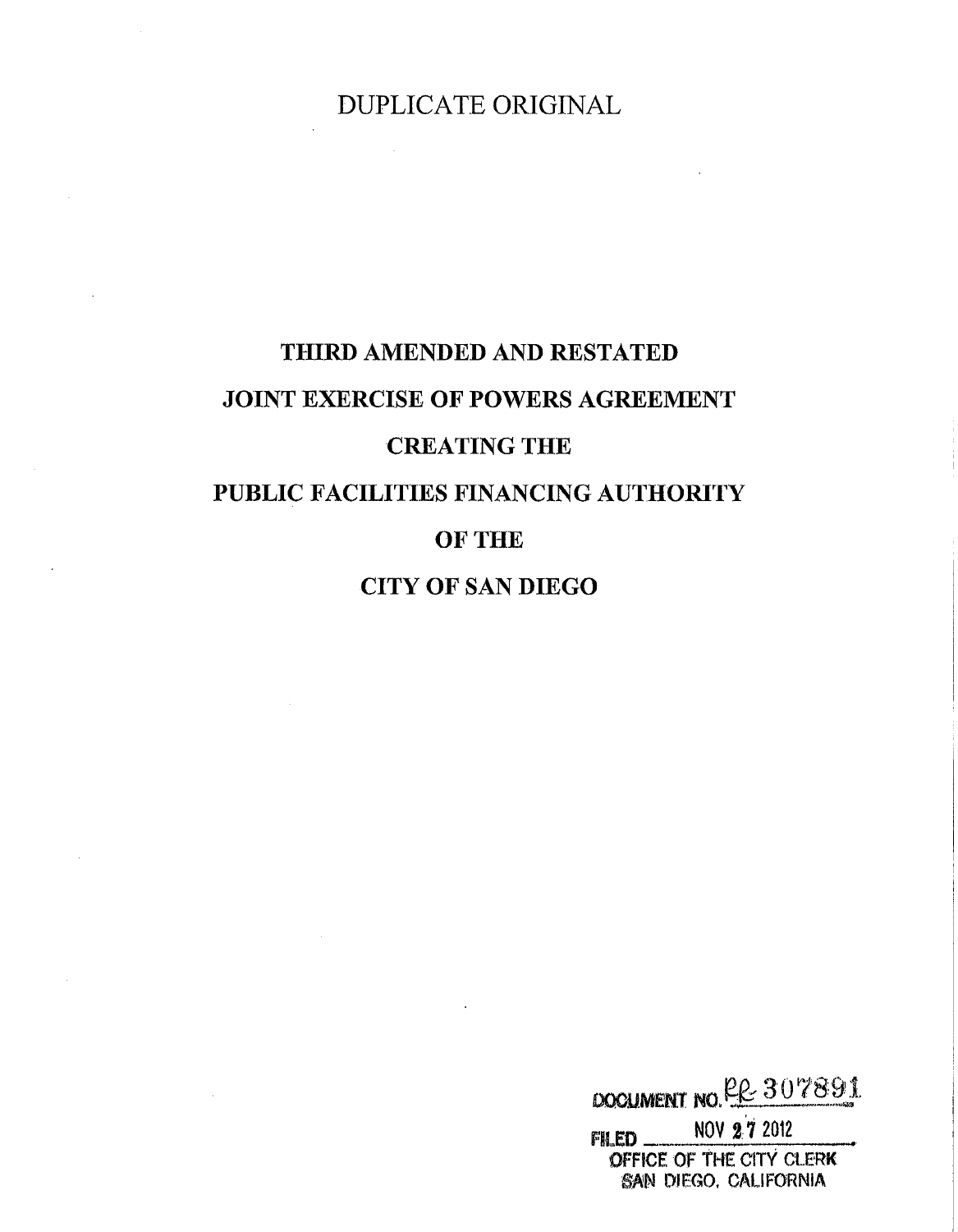#### THIRD AMENDED AND RESTATED JOINT EXERCISE OF POWERS AGREEMENT

THIS Third Amended and Restated Joint Exercise of Powers Agreement (the "Agreement"), dated as January 1, 2013, is made between and among, the CITY OF SAN DIEGO, a municipal corporation duly organized and existing under the laws of the State of California (herein called the "City"), the CITY OF SAN DIEGO, SOLELY IN ITS CAPACITY AS THE DESIGNATED SUCCESSOR AGENCY TO THE REDEVELOPMENT AGENCY OF THE CITY OF SAN DIEGO, a fonner public body, corporate and politic, duly organized and existing under the laws of the State of California (herein called the "Successor Agency"), and the HOUSING AUTHORITY OF THE CITY OF SAN DIEGO, a public body, corporate and politic, duly organized and existing under the laws of the State of California (herein called the "Housing Authority")(collectively, the "Parties"). This Agreement amends and supersedes the agreement filed with the Secretary of State on January 3, 2003, entitled "SECOND AMENDED AND RESTATED JOINT EXERCISE OF POWERS AGREEMENT BY AND BETWEEN THE CITY OF SAN DIEGO AND THE REDEVELOPMENT AGENCY OF THE CITY OF SAN DIEGO."

#### WITNESSETH:

WHEREAS, on May 14, 1991, the City and the Redevelopment Agency of the City of San Diego (the "Agency") entered into an agreement pursuant to Articles 1, 2, 3 and 4 of Chapter 5 of Division 7 of Title I of the Government Code of the State of California (the "Joint Exercise of Powers Act" or the "Act") to create a joint exercise of powers entity (herein called the "Public Facilities Financing Authority of the City of San Diego" or the "Authority") which has the power to jointly exercise any powers common to the City and the Agency; and

WHEREAS, the Agreement that created and established the Authority has been amended from time to time; and

WHEREAS, the Agency has been dissolved pursuant to Assembly Bill ABxl 26 ("AB 26") and the City has elected to become the Successor Agency to the Agency; and

WHEREAS, pursuant to AB 26, the joint exercise of powers agreement between the City and the Agency remains valid, however, the Parties recognize that the Successor Agency will tenninate pursuant to State law at some future date and that a joint exercise of powers agreement must have at least two members; and

WHEREAS, the City, the Successor Agency and the Housing Authority are each empowered by law to undertake certain projects and programs; and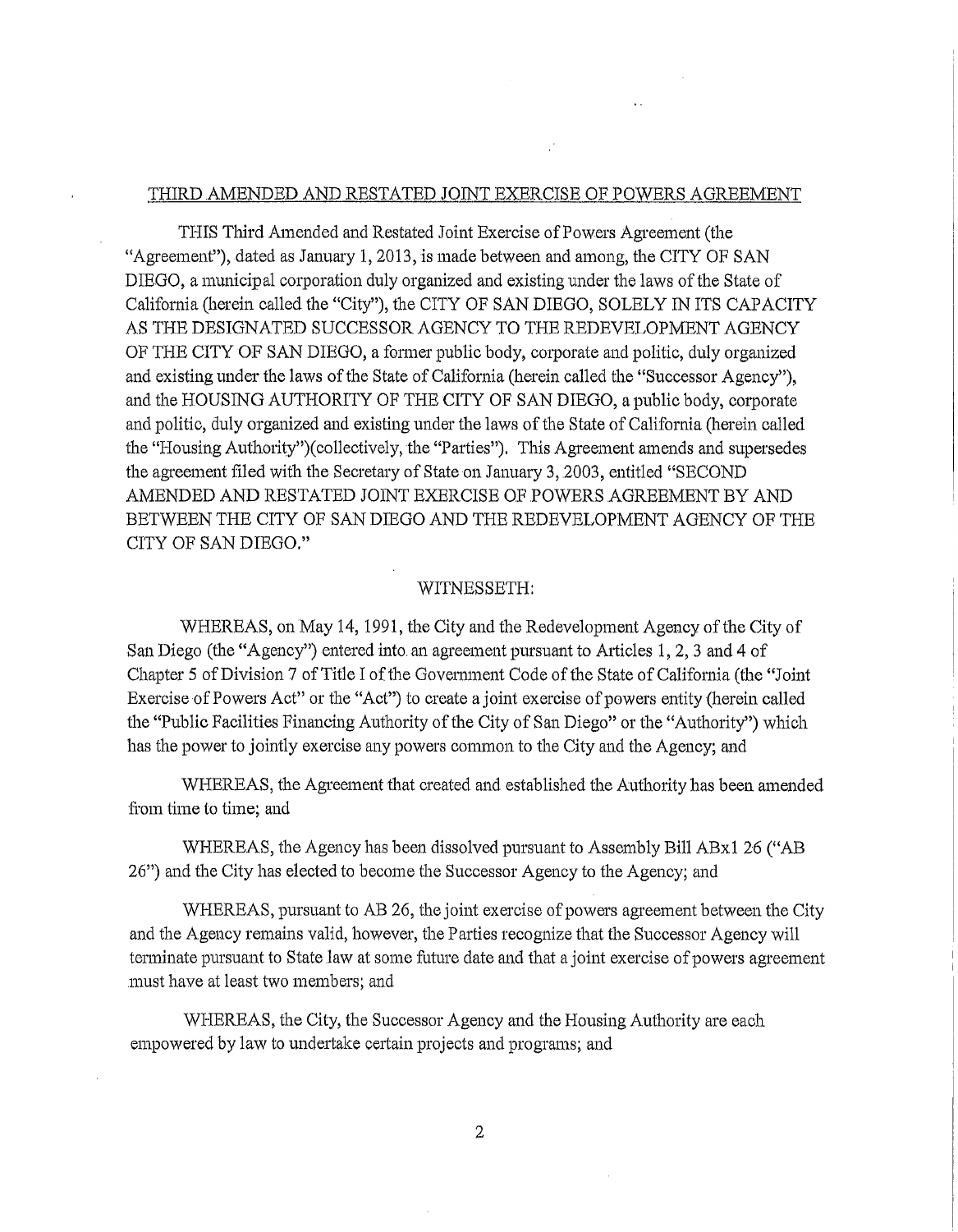WHEREAS, the City is authorized to issue bonds, expend bond proceeds, and borrow and loan money for certain public purposes pursuant to the Government Code of the State of. California and the City Charter; and

WHEREAS, the Successor Agency is authorized to issue refunding bonds for certain public purposes pursuant to the Health and Safety Code of the State of California; and

WHEREAS, the Housing Authority is authorized to issue bonds, expend bond proceeds, borrow and loan money, execute contracts, and purchase, hold, sell, lease, exchange or transfer any real or personal property for any of its purposes pursuant to the provisions of the Housing Authorities Law of the State of California; and

WHEREAS, Article 4 (commencing with Section 6584) of Chapter 5 of Division 7 of Title 1 of the Government Code of the State of California {the "Marks~ Roos Local Bond Pooling Act of 1985") authorizes and empowers the Authority to purchase Bonds, as defined in the Marks~Roos Local Bond Pooling Act of 1985, issued by the City, the Successor Agency, or the Housing Authority for financing public capital improvements, working capital, liability and other insurance needs, or projects whenever there are significant public benefits, as detennined by the City, Successor Agency, or the Housing Authority; and

WHEREAS, the Marks~Roos Local Bond Pooling Act of 1985 further authorizes and empowers the Authority to sell Bonds so purchased to public or private purchasers at public or negotiated sale; and

WHEREAS, by this Agreement, the City, the Successor Agency and the Housing Authority desire to amend and restate the Agreement as set forth herein and to exercise the powers described herein; and ·

NOW, THEREFORE, the City, the Successor Agency, and the Housing Authority, for and in consideration of the mutual promises and agreements herein contained, do agree as follows:

#### SECTION 1. PURPOSE

This Agreement is made pursuant to the provisions of the Act, relating to the joint exercise of powers common to public agencies for the purpose of assisting the financing of certain public capital facilities improvements of the City, the Successor Agency or the Housing Authority by exercising the powers referred to in the recitals hereof and described in Section 4 herein.

#### SECTION 2. TERM

This Agreement shall become effective as of the date hereof and shall continue in full force and effect until terminated by a supplemental agreement of the City, the Successor Agency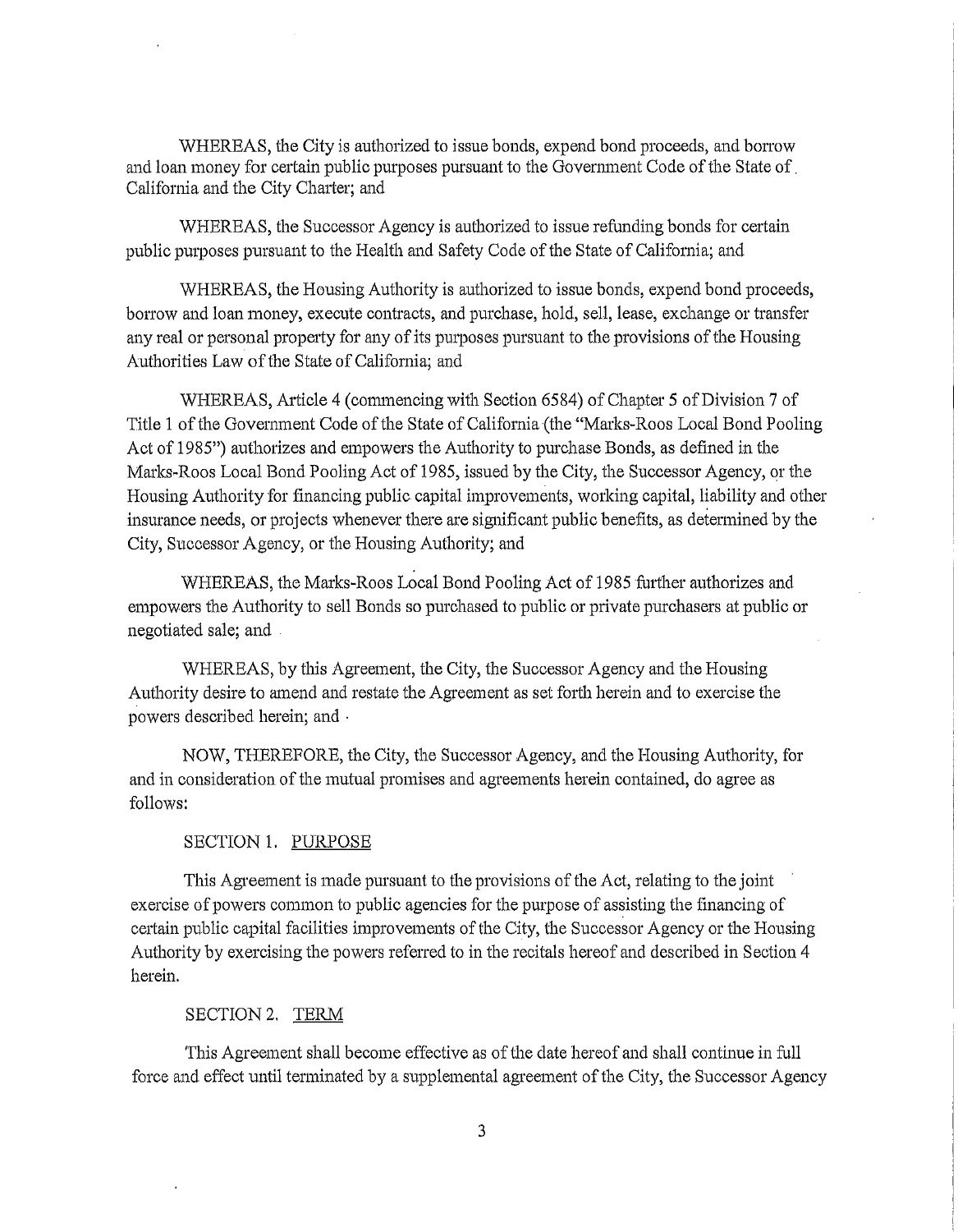and the Housing Authority, provided that in no event shall the Agreement terminate while any payments are due by the City, the Successor Agency or the Housing Authority to the Authority under any lease or sale of any real or personal property from the Authority to the City, the Successor Agency, or the Housing Authority or while any bonds of the Authority issued pursuant to the Act are outstanding.

# SECTION 3. AUTHORITY

#### A. CREATION OF AUTHORITY

There is hereby created pursuant to the Act an agency and public entity to be known as the "Public Facilities Financing Authority of the City of San Diego." As provided in the Act, the Authority shall be a public entity separate from the City, the Successor Agency and the Housing Authority. The debts, liabilities and obligations of the Authority shall not constitute debts, liabilities or obligations of the City, the Successor Agency or the Housing Authority.

Within 30 days after the effective date of this Agreement or any amendment hereto, the Authority will cause a notice of this Agreement or amendment to be prepared and filed with the office of the Secretary of State of the State of California in the manner set forth in Section 6503.5 of the Act.

#### B. COMMISSION

The Authority shall be administered by a Commission (the "Commission'') whose members shall at all times, be the members of the City Council of the City. The term of office, as a member of the Commission, of each Councilmember of the City shall terminate when such member of the Commission shall cease to be a City Councilmember and the successor of the City Councilmember shall become a member of the Commission. The Commission shall be the administering agency of this Agreement, and, as such, shall be vested with the powers set forth herein, and shall execute and administer this Agreement in accordance with the purposes and functions provided herein.

Members of the Conunission shall not receive any compensation for serving as such but shall be entitled to reimbursement for any expenses actually incurred in connection with serving as a member, if the Commission shall determine that such expenses shall be reimbursed and there are unencumbered funds available for such purpose.

## C. OFFICERS; DUTIES; OFFICIAL BONDS

The President of the City Council shall serve as the Chair of the Authority and the Council President Pro Tem shall serve as the Vice-Chair of the Authority. The Chair and the Vice-Chair shall have the duties set forth in the niles and regulations of the Authority.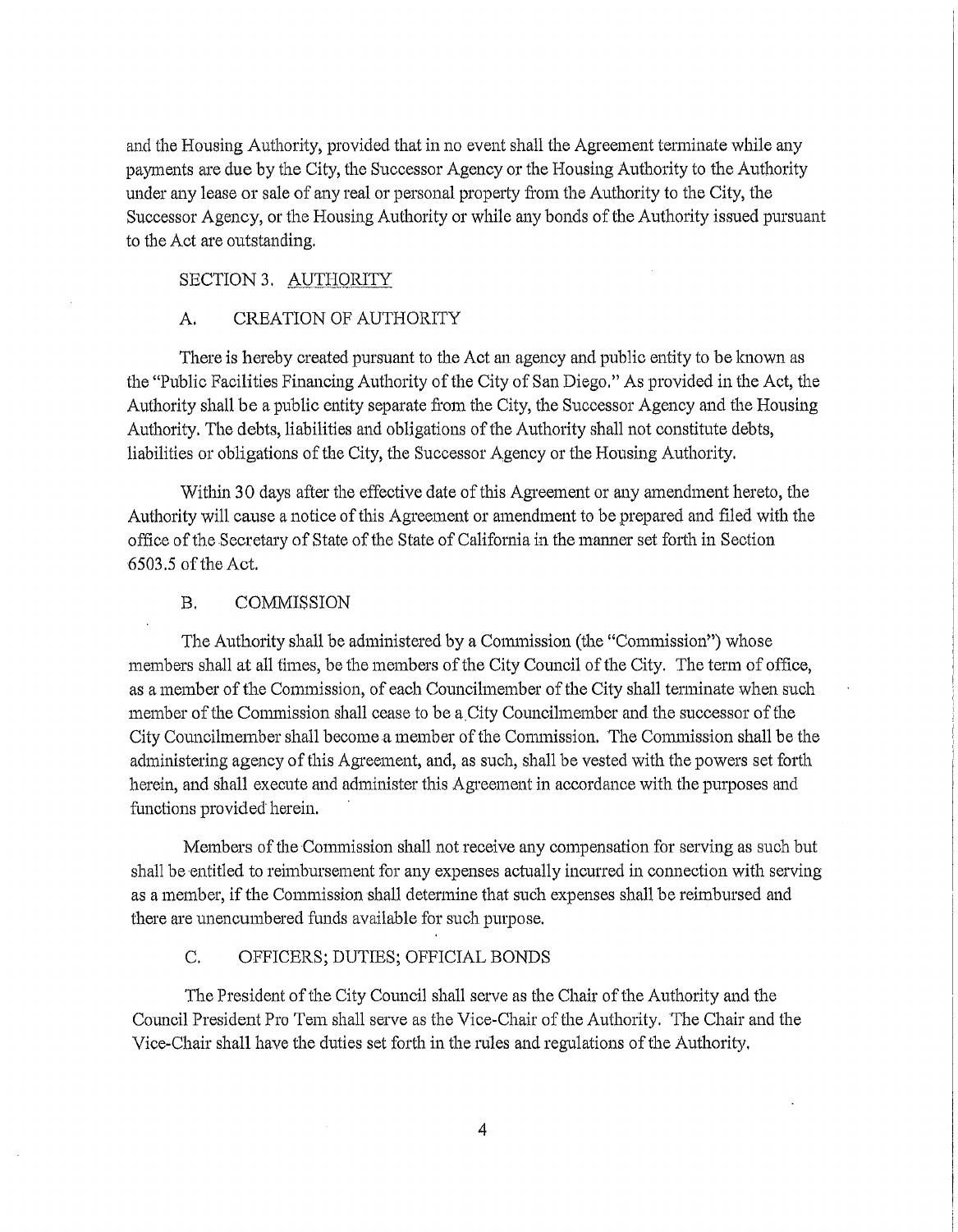The Secretary of the Authority shall be the City Clerk of the City. The Secretary shall keep the records of the Authority, shall act as the Secretary at the meetings of the Authority and record all votes, and shall keep a record of the proceedings of the Authority, and shall perform all duties incident to the office.

The Chief Financial Officer of the City shall be the treasurer and controller of the Authority (the "Treasurer") and shall have the powers, duties and responsibilities specified in Section 6505.5 of the Act.

Subject to the applicable provisions of any resolution, indenture or other instrument or proceeding authorizing or securing Bonds (each such resolution, indenture, instrument and proceeding being herein referred to as an "Indenture") providing for a trustee or other fiscal agent, the Treasurer is designated as the depositary of the Authority to have custody of all money of the Authority, from whatever source derived.

The Treasurer of the Authority is designated as the public officer or person who has charge of, handles, or has access to any property of the Authority, and such officer shall file an official bond with the Secretary of the Authority in the amount each such officer determines is necessary as required by Section 6505.1 of the Act; provided that such bond shall not be required if the Authority does not possess or own property or funds with an aggregate value of greater than \$1.500.00.

The City Attorney shall be the General Counsel to the Authority.

The Commission shall have the power to appoint such other officers and employees as it may deem necessary and to retain independent counsel, consultants and accountants.

The Commission shall have the power, by resolution, to the extent permitted by the Act or any other applicable law, to delegate any of its functions to one or more of the members of the Commission or officers or agents of the Authority and to cause any of said members, officers or agents to take any actions and execute any documents or instruments for and in the name and on behalf of the Commission or the Authority.

## D. MEETINGS OF THE COMMISSION

## (1) Regular Meetings.

The Commission shall provide for its regular meetings in accordance with the calendar of regular meetings adopted by the City Council; provided, however, it shall hold at least one regular meeting each year. The date, hour and place of the holding of the regular meetings shall be fixed by resolution of the Commission and a copy of such resolution shall be filed with each party hereto; provided that if the Chair detennines that there will be no business to transact at such meeting, such meeting shall be cancelled.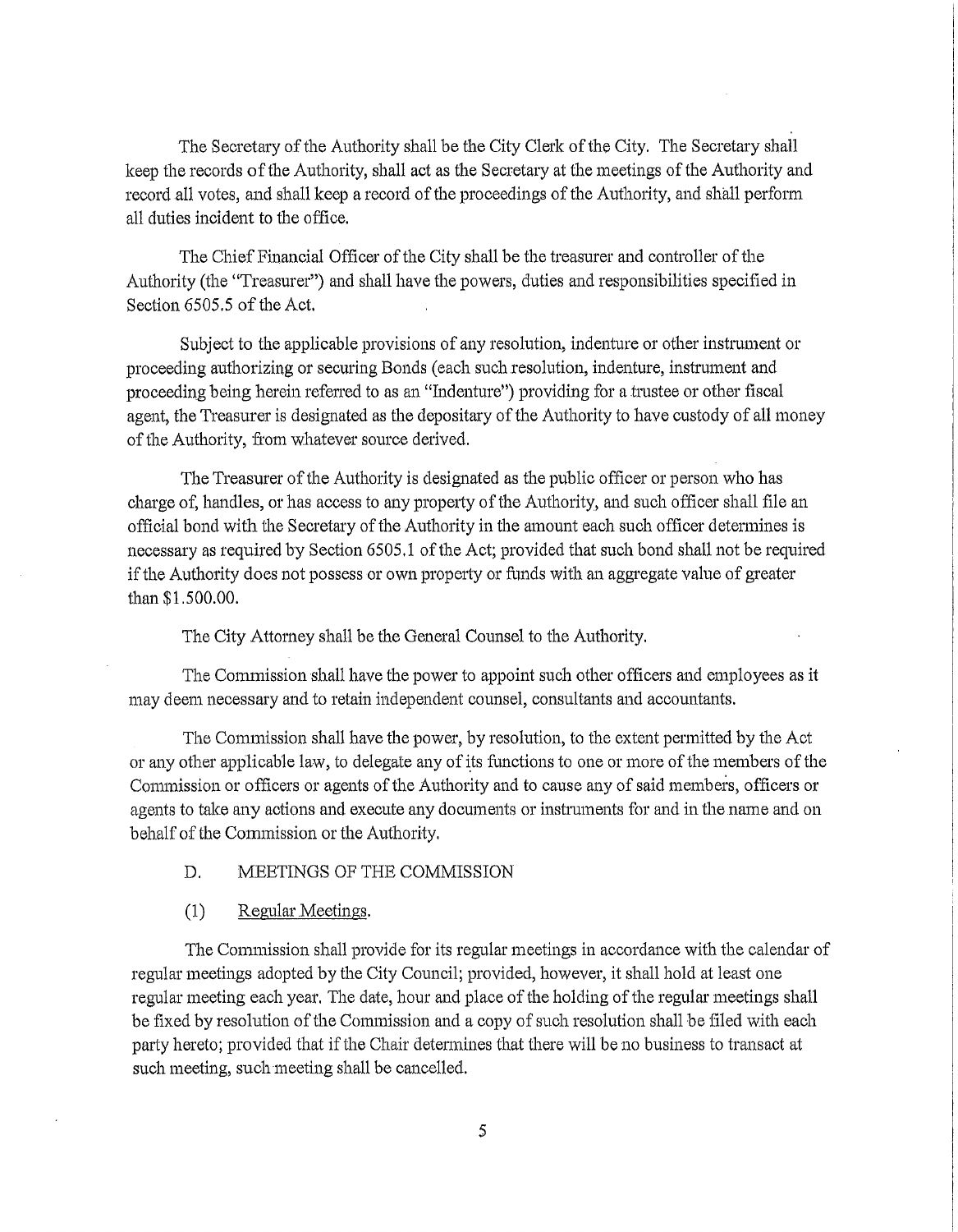# (2) Special Meetings.

Special meetings of the Commission may be called in accordance with the provisions of Section 54956 of the Govermnent Code of the State of California.

## (3) Ralph M. Brown Act.

All meetings of the Commission shall be called, noticed, held and conducted in accordance with the provisions of the Ralph M. Brown Act (commencing with Section 54950 of the Government Code of the State of California).

## (4) Minutes.

The Secretary of the Authority shall cause to be kept minutes of all meetings of the Conunission and shall, as soon as possible after each meeting, cause a copy of the minutes to be forwarded to each member of the Commission.

# (5) Quorum.

A majority of the members of the Conunission shall constitute a quorum for the transaction of business. No action may be taken by the Cmmnission except upon the affinnative vote of a majority of the members of the Commission, except that less than a quorum may adjourn a meeting to another time and place.

E. RULES AND REGULATIONS.

The Authority may adopt, from time to time, by resolution of the Commission such rules and regulations for the conduct of its meetings and affairs as may be required.

## SECTION 4. POWERS

The Authority shall have the power to purchase, with the amounts received or to be received by it pursuant to a Bond Purchase Agreement, Bonds issued by the City, the Successor Agency or the Housing Authority at public or negotiated sale, for the purposes set forth in Section 1 hereof all in accordance with the Act. Any such bonds so purchased may be held by the Authority or sold to public or private purchasers at public or negotiated sale, in whole or in part. The Authority shall set any other terms and conditions on any purchase or sale contemplated herein as it deems to be necessary, appropriate and in the public interest, in furtherance of the Act.

The Authority is hereby authorized to do all acts necessary for the exercise of such powers, including, but not limited to, any or all of the following: to make and enter into contracts; to employ agents and employees; to acquire, construct, provide for maintenance and operation of, or maintain and operate, any buildings, works or improvements; to acquire, hold or dispose of property wherever located; to incur debts, liabilities or obligations; to receive gifts,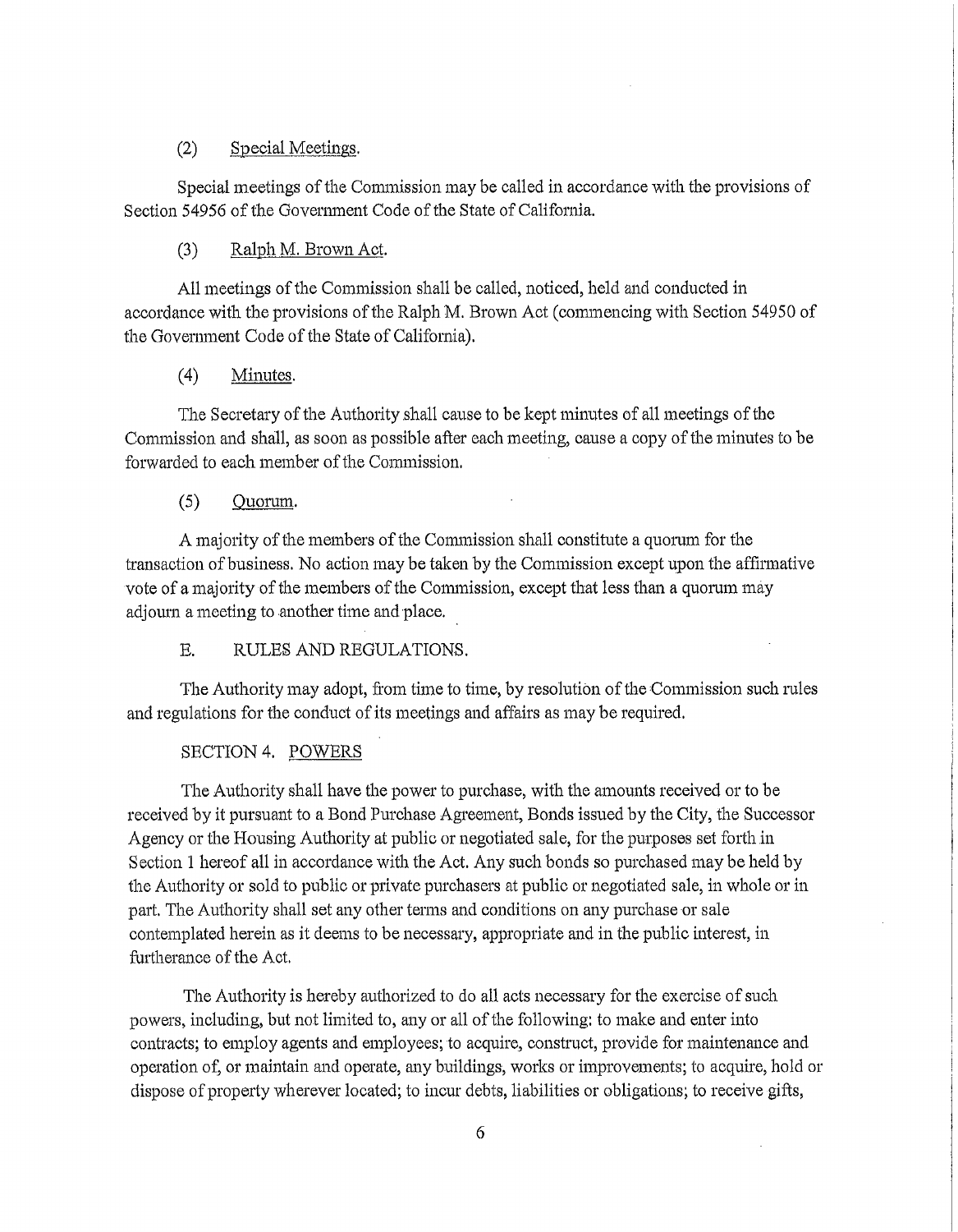contributions and donations of property, funds, services and other fonns of assistance from persons, finns, corporations and any governmental entity; to sue and be sued in its own name; and generally to do any and all things necessary or convenient to accomplish the purposes set forth in Section 1 hereof. Without limiting the generality of the foregoing, the Authority may issue or cause to be issued bonded and other indebtedness, and pledge any property or revenues as security to the extent permitted under the Act, including Article 4 or any other applicable provision of law.

The manner in which the Authority shall exercise its powers and perform its duties is and shall be subject to the restrictions upon the manner of exercising such power as are imposed upon the Agency in the exercise of similar powers, as provided in Section 6509 of the Act.

## SECTION 5. FISCAL YEAR

For the purposes of this Agreement, the term "Fiscal Year" shall mean the fiscal year as established from time to time by the Authority, being, at the date of this Agreement, the period from July 1 to and including the following June 30.

### SECTION 6. DISPOSITION OF ASSETS

At the end of the term hereof or upon the earlier tennination of this Agreement as set forth in Section 2 hereof after payment of all expenses and liabilities of the Authority, all property of the Authority both real and personal shall automatically vest in the City.

#### SECTION 7. BONDS

The Authority shall issue Bonds for the purpose of exercising its powers and raising the funds necessary to carry out its purposes under this Agreement. Said Bonds may, at the discretion of Authority, be issued in series.

The services of bond counsel, financing consultants and other consultants and advisors working on the projects and/or their financing shall be used by the Authority. The fees and expenses of such counsel, consultants, advisors, and the expenses of the City, the Successor Agency, or the Housing Authority and the Conunission shall be paid from the proceeds of the Bonds or any other unencumbered funds of the Authority available for such purpose.

# SECTION 8. BONDS ONLY LIMITED AND SPECIAL OBLIGATIONS OF AUTHORITY

The Bonds, together with the interest and premium, if any, thereon, shall not be deemed to constitute a debt of the City, the Successor Agency or the Housing Authority or pledge of the faith and credit of the City, the Successor Agency, the Housing Authority, or the Authority. The Bonds shall be only special obligations of the Authority, and the Authority shall under no circumstances be obligated to pay the Bonds or the respective project costs except from revenues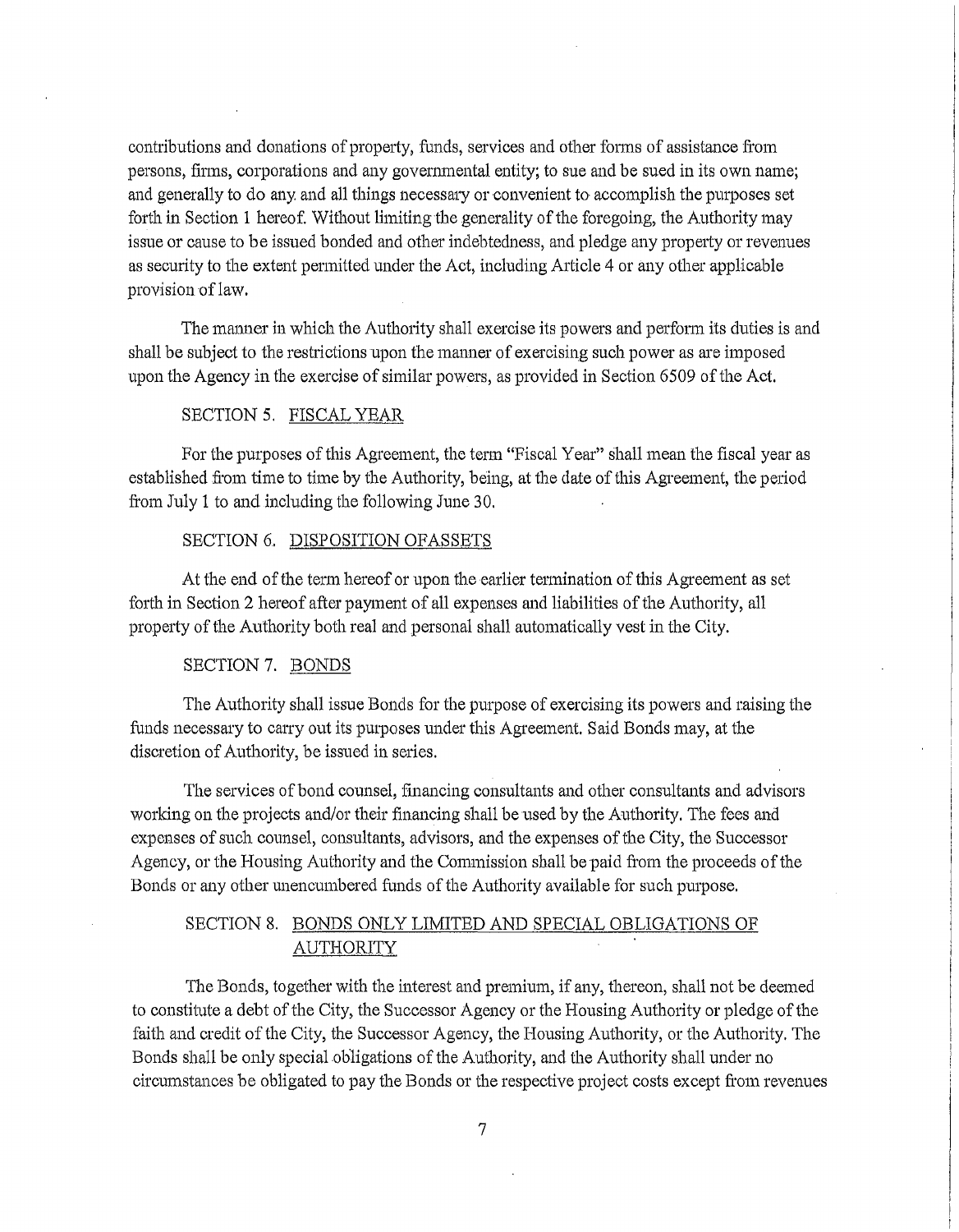and other funds pledged therefor. Neither the City, the Successor Agency, the Housing Authority, nor the Authority shall be obligated to pay the principal of, premium, if any, or interest on the Bonds, or other costs incidental thereto, except from the revenues and funds pledged therefor, and neither the faith and credit nor the taxing power of the City, the Successor Agency, Housing Authority nor the Authority shall be pledged to the payment of the principal of, premium, if any, or interest on the Bonds nor shall the City, the Successor Agency, the Housing Authority, or the Authority in any manner be obligated to make any appropriation for such payment.

No covenant or agreement contained in any Bond or Indenture shall be deemed to be a covenant or agreement of any member of the Commission, or any officer, agent or employee of the Authority in his individual capacity and neither the Commission of the Authority nor any officer thereof executing the Bonds shall be liable personally on any Bond or be subject to any personal liability or accountability by reason of the issuance of any Bonds.

## SECTION 9. ACCOUNTS AND REPORTS

All funds of the Authority shall be strictly accounted for. The Authority shall establish and maintain such funds and accounts as may be required by good accounting practice and by any provision of any Indenture (to the extent such duties are not assigned to a trustee of Bonds). The books and records of the Authority shall be open to inspection at all reasonable times by the City, the Successor Agency, the Housing Authority and their representatives.

The Treasurer of the Authority shall cause an independent audit to be made of the books of accounts and financial records of the Agency by a certified public accountant or public accountant in compliance with the provisions of Section 6505 of the Act. In each case the minimum requirements of the audit shall be those prescribed by the State Controller for special districts under Section 26909 of the Government Code of the State of Califomia and shall conform to generally accepted auditing standards. When such an audit of accounts and records is made by a certified public accountant or public accountant, a report thereof shall be filed as public records with the City and also with the county auditor. Such report shall be filed within 12 months of the end of the Fiscal Year or Years under examination.

Any costs of the audit, including contracts with, or employment of certified public accountants or public accountants in making an audit pursuant to this Section, shall be borne by the Authority and shall be a charge against any unencumbered funds of the Authority available for that purpose.

In any Fiscal Year the Commission may, by resolution adopted by unanimous vote, replace the annual special audit with an audit covering a two-year period.

The Treasurer of the Authority, within12months after the close of each Fiscal Year, shall give a complete written report of all financial activities for such Fiscal Year to the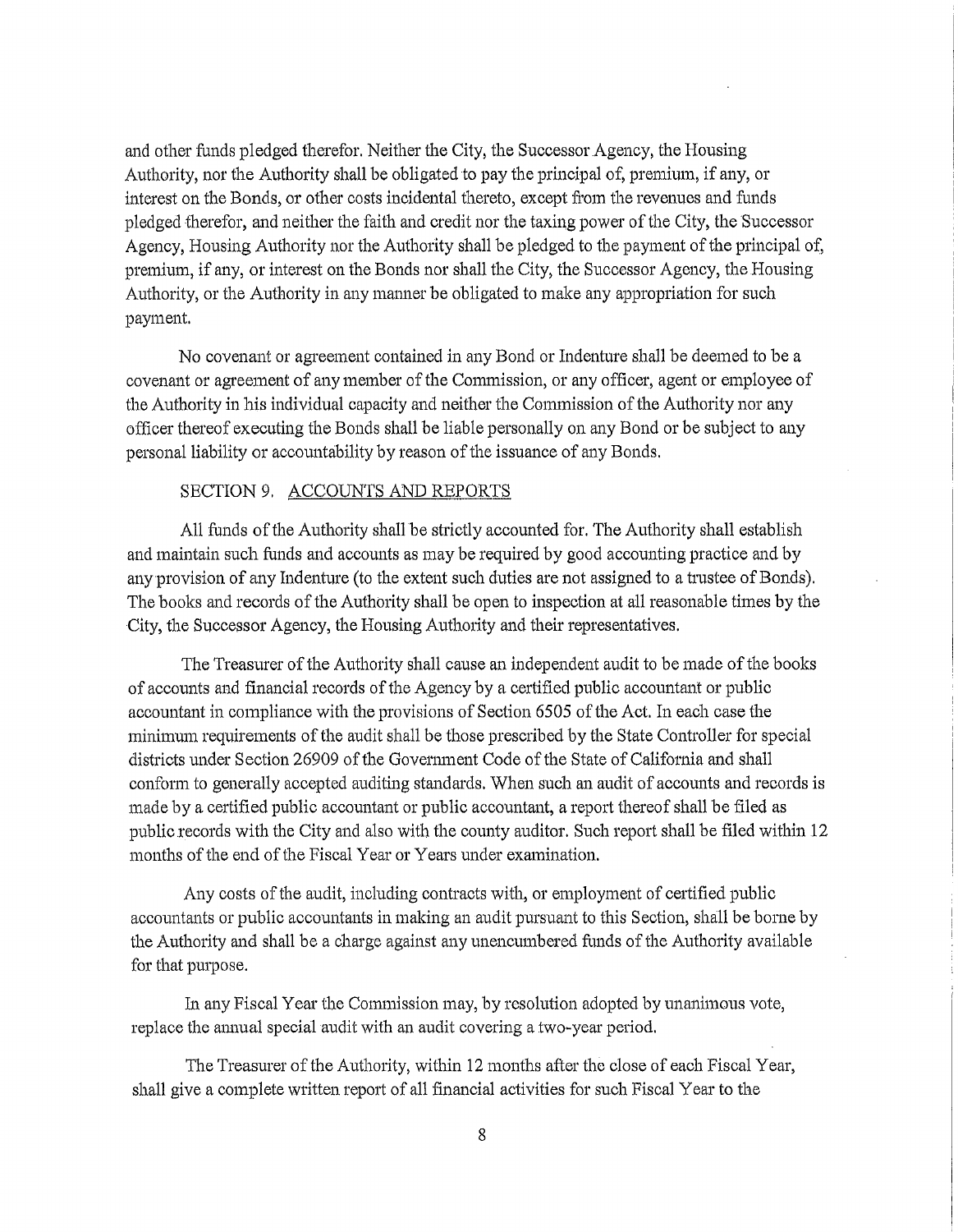Authority to the extent such activities are not covered by the reports of the trustees for the Bonds. The trustee appointed under each Indenture shall establish suitable funds, furnish financial reports and provide suitable accounting procedures to cany out the provisions of said Indenture. Said trustee may be given such duties in said Indenture as may be desirable to carry out this Agreement.

## SECTION 10. FUNDS

Subject to the applicable provisions of each Indenture, which may provide for a trustee to receive, have custody of and disburse Authority funds, the Treasurer of the Authority shall receive, have the custody of and disburse Authority funds pursuant to the accounting procedures developed under Section 9 hereof, and shall make the disbursements required by this Agreement or otherwise necessary to carry out any of the provisions or purposes of this Agreement.

#### SECTION 11. NOTICES

Notices and other communications hereunder to the City, the Successor Agency and the Housing Authority shall be sufficient if delivered to the clerk of the City Council.

#### SECTION 12. INDEMNIFICATION

To the full extent permitted by law, the City shall indemnify, protect, and hold harmless any person who is or was a member or altemate member of the Commission, or an officer, employee or other agent of the Authority, and who was or is a party or is threatened to be made a party to a proceeding by reason of the fact that such person is or was such a member or alternate member of the Commission, or an officer, employee or other agent of the Authority, against expenses, judgments, fines, settlements and other amounts actually and reasonably incurred in connection with such proceeding, if such person acted in good faith and in a manner such person reasonably believed to be in the best interests of the Authority and, in the case of a criminal proceeding, had no reasonable cause to believe the conduct of such person was unlawful and, in the case of an action by or in the right of the Authority, acted with such care, including reasonable inquiry, as an ordinarily prudent person in a like position would use under similar circumstances

#### SECTION 13. CONTRIBUTIONS AND ADVANCES

Contributions or advances of public funds and of the use of personnel, equipment or property may be made to the Authority by the parties hereto for any of the purposes of this Agreement. Payment of public funds may be made to defray the cost of any such contribution. Any such advance may be made subject to repayment, and in such case shall be repaid, in the manner agreed upon by the Authority and the party making such advance at the time of such advance.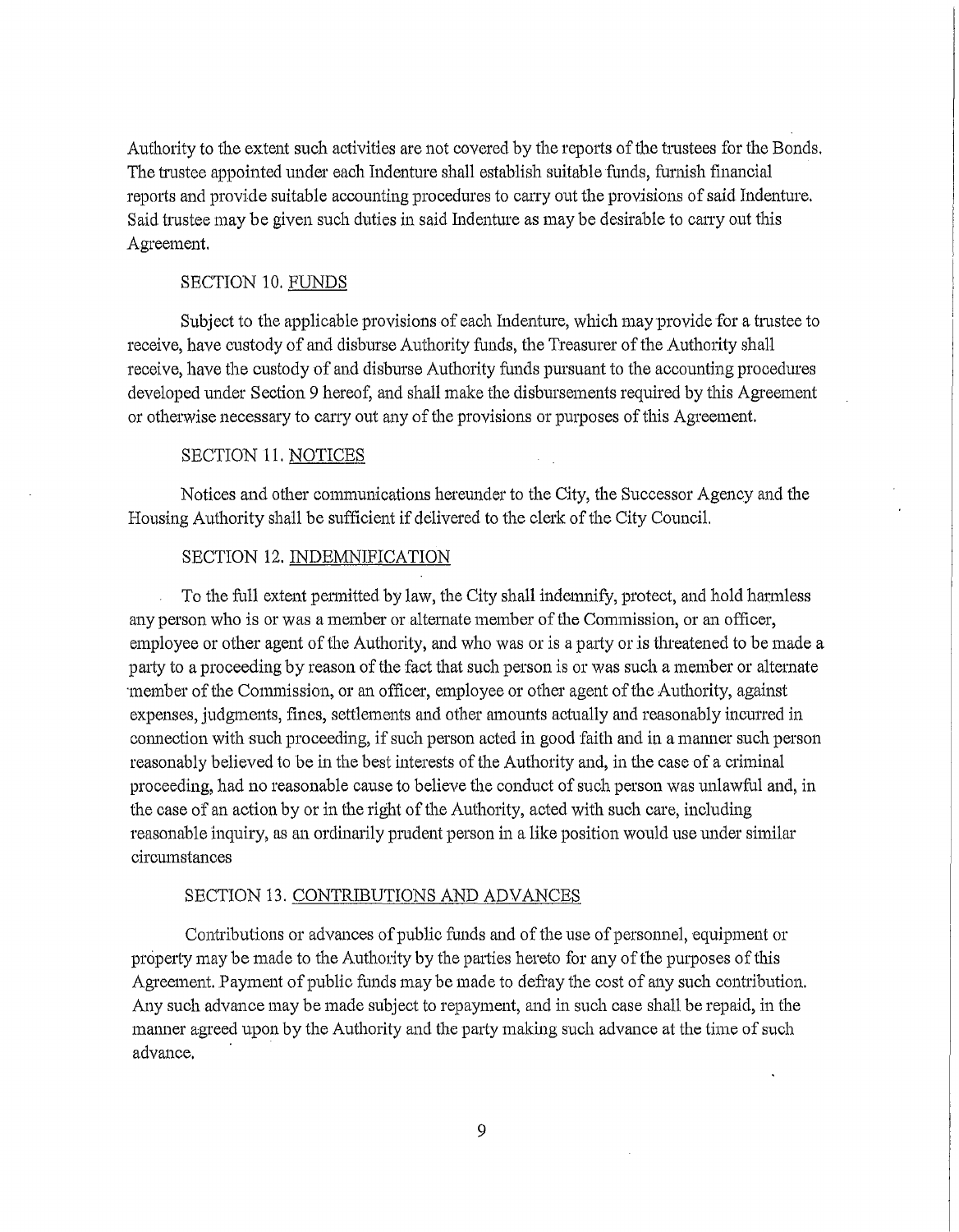#### SECTION 14. IMMUNITIES

All of the privileges and immunities from liabilities, exemptions from laws, ordinances and rules, all pension, relief, disability, workers' compensation, and other benefits which apply to the activity of officers, agents or employees of the City, the Successor Agency, and Housing Authority when performing their respective functions, shall apply to them to the same degree and extent while engaged as members of the Commission or otherwise as an officer, agent or other representative of the Authority or while engaged in the performance of any of their functions or duties under the provisions of this Agreement.

#### SECTION 15. AMENDMENTS

This Agreement shall not be amended, modified, or altered except by a written instrument duly executed by the City, the Successor Agency, and the Housing Authority.

#### . SECTION 16. PARTIAL INVALIDITY

If any one or more of the tenns, provisions, promises, covenants or conditions of this Agreement shall to any extent be adjudged invalid, unenforceable, void or voidable for any reason whatsoever by a court of competent jurisdiction, each and all of the remaining terms, provisions, promises, covenants and conditions ofthis Agreement shall not be affected thereby, and shall be valid and enforceable to the fullest extent permitted by law.

# SECTION 17. SUCCESSORS

This Agreement shall be binding upon and shall inure to the benefit of the successors of the parties hereto. Except to the extent expressly provided herein, no Party may assign any right or obligation hereunder without the consent of the other Parties.

#### SECTION 18. TERMINATION OF SUCCESSOR AGENCY

At such time as the Successor Agency terminates as a matter of law, this Agreement shall remain in full force and effect and the members of the Authority thereafter shall be the City and the Housing Authority.

#### SECTION 19. MISCELLANEOUS

This Agreement may be executed in several counterpatis, each of which shall be an original and all of which shall constitute but one and the same instrument.

The section headings herein are for convenience only and are not to be construed as modifying or goveming the language in the section referred to.

Wherever in this Agreement any consent or approval is required, the same shall not be umeasonably withheld.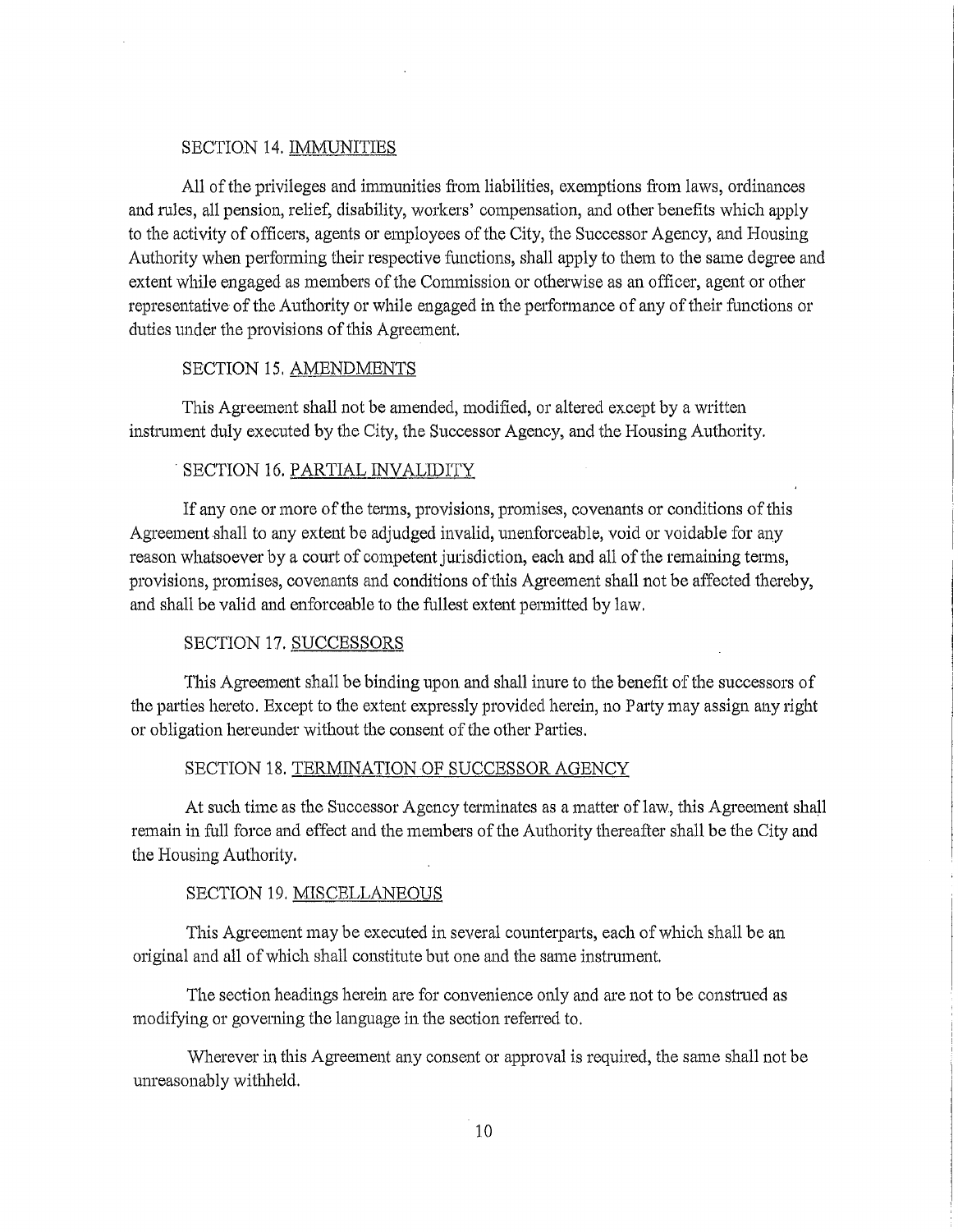This Agreement is made in the State of California, under the Constitution and laws of such state and is to be so construed.

This Agreement is the complete and exclusive statement of the agreement between the Parties hereto, which supersedes and merges all prior proposals, understandings, and other agreements, including, without limitation, the Initial Agreement and the First and Second Amended and Restated Joint Exercise of Powers Agreements, whether oral, written, or implied in conduct, between and among the Parties relating to the subject matter of this Agreement.

IN WITNESS WHEREOF, the Parties hereto have caused this Agreement to be executed and attested by their proper officers thereunto duly authorized, and their official seals to be hereto affixed, as of the day and year first above written.

CITY OF SAN DIEG Bob Filner, Mayor

ATTEST:  $By_$ <u>EUZCVUNYVICond</u>

## APPROVED AS TO FORM AND LEGALITY

Jan I. Goldsmith City Attorney

::~ <sup>I</sup>Bran C. Will

Deputy City Attorney

CITY OF SAN DIEGO, SOLELY IN ITS CAPACITY AS THE DESIGNATED SUCCESSOR AGENCY TO REDEVELOPMENT OF THE CITY OF SAN DIEGO,

Bob Filmer Mayor By:

& **30'7891.**